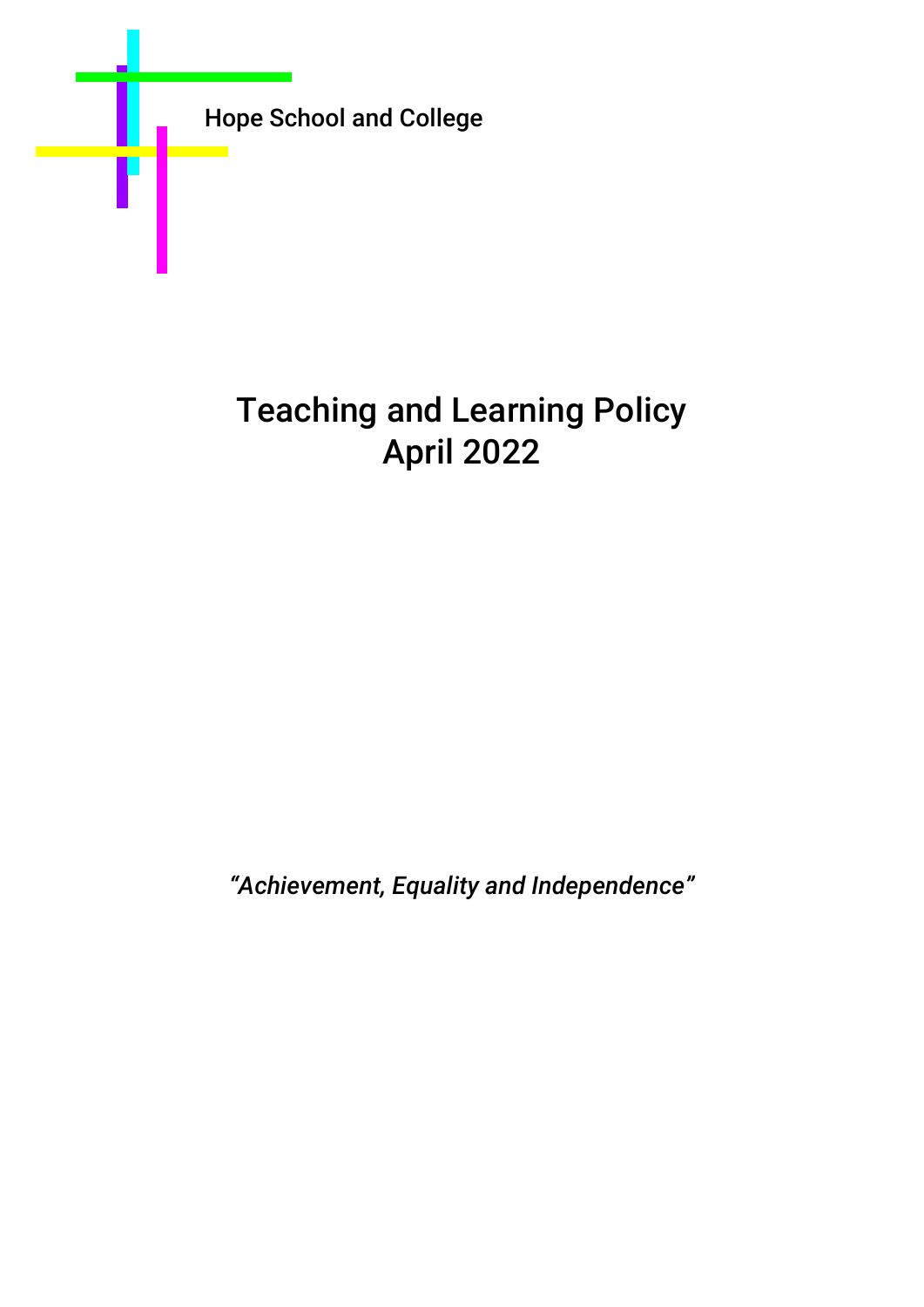

#### **Hope School and College Teaching and Learning Policy**

Hope School and College is a large, popular and innovative Special Education provision catering for the individual needs of pupils' and students from the ages of 2 - 30 who present a diverse range of needs including severe learning difficulties and profound and complex physical/medical needs. Working in a school that supports pupils' education throughout the different Key Stages enables us to get to know pupils and their needs well and consequently implement broad and balanced curriculum that nurtures individuals throughout their school education in preparation for adulthood.

The success of Hope School and College is purely derived from an enthusiastic, pro-active team of highly dedicated staff. Pupils are guided, supported and managed by an experienced highly focused multi-disciplinary team who all share the same aims in providing an enriched, progressive and stimulating education and future for all. We have a strong and shared commitment to excellence, providing the highest quality of provision for all and work together in a supportive, caring community atmosphere.

A great emphasis is placed on addressing and challenging individual needs through a dynamic, exciting and challenging curriculum purposefully designed to enable everyone to develop and progress to their full potential within a well-resourced and positive environment.

# **Aims of the Curriculum**

In all curriculum planning at Hope School and College we aim to ensure that all pupils are supported, guided and nurtured in enabling them to be challenged and make progress through class teaching and individualised programmes.

Here at Hope School and College the curriculum caters for a vast age-range of pupils with different Special Educational Needs. Alongside this we support other factors that have an impact on pupils such as: physical, sensory, behaviour and medical all of which contribute to us designing a curriculum which has a holistic approach. In school we have designated Curriculum Leads who confidently lead the curriculum within their Key Stage and department and in addition, subject leads who manage curriculum areas throughout school. We continue to invest in curriculum design so that we deliver appropriate content and ensure pupils are motivated, engaged and active participants within lessons and daily school life.

In school we use a range of strategies and interventions demonstrating that we are dynamic with curriculum design and teaching strategies. Staff teams work in unison to ensure that each pupils' needs are met through consistent: approaches, teaching styles, and high expectations.

At Hope School and College the curriculum aims to be:

- Centred around high expectations of pupils and outcomes
- Outstanding in content broad, balanced and engaging
- Differentiated to enable pupils to make progress within curriculum pathways: Sensory, Life Skills and Independence
- Personalised and supportive ensuring pupils meet individual targets as specified in their Education, Health and Care Plans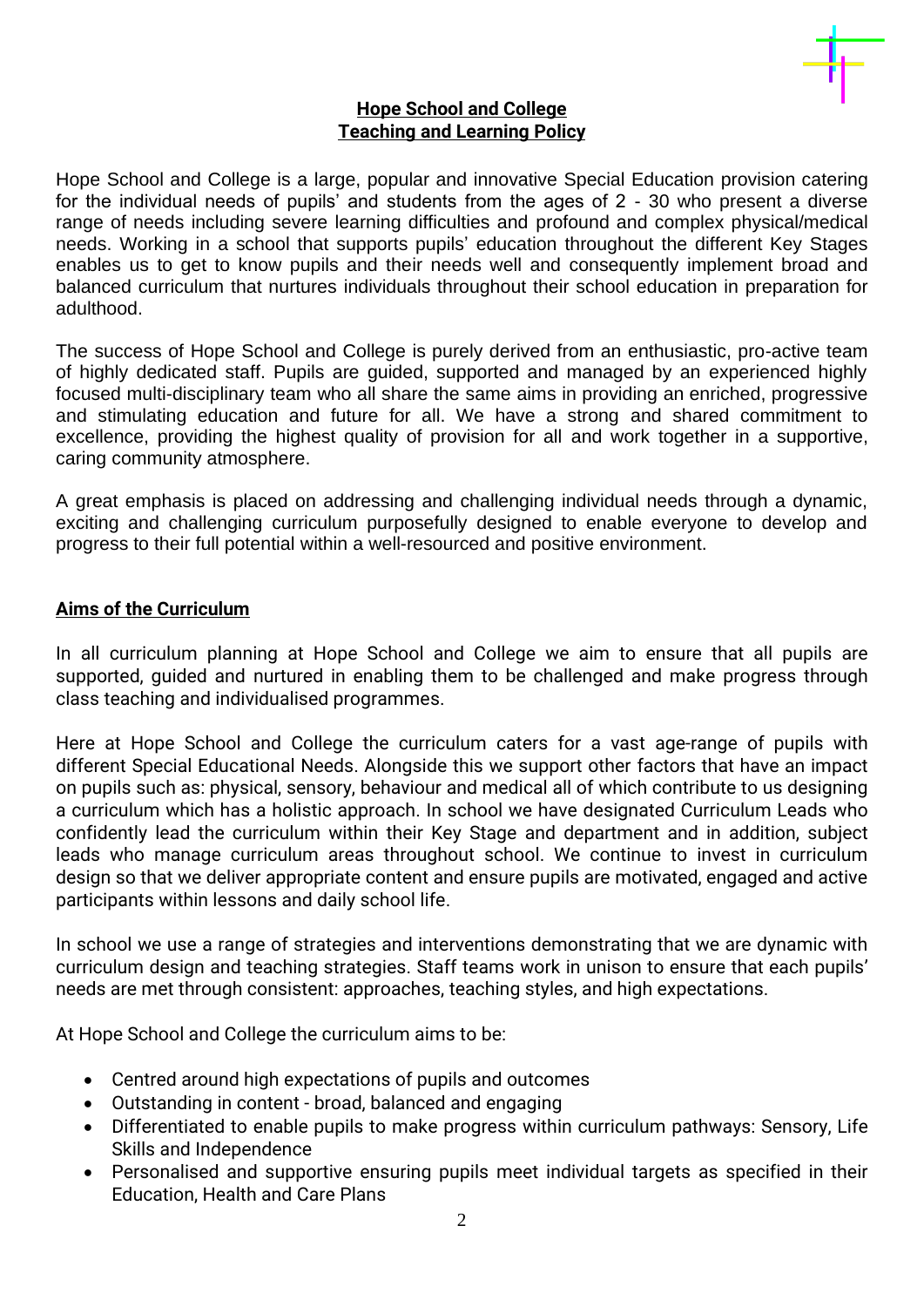

- Holistic supporting: spiritual, moral, social and cultural understanding.
- Proactive in keeping pupils safe in all aspects of life
- Shared with pupils and their families to encourage shared engagement with the curriculum

## **Wider Curriculum**

## **The Six Principles of Nurture**

Alongside teaching the curriculum we embed nurture into daily practices as we recognise the importance of nurture in supporting intellectual and social growth. We consider 'The Six Principles of Nurture in all that we do to provide warm and safe school environment

- Learning is understood developmentally.
- The classroom offers a safe base.
- The importance of nurture for the development of wellbeing.
- Language is a vital means of communication.
- All behaviour is communication.
- The importance of transition in pupils' lives.

# **British Values**

Within our wider school curriculum we recognise the importance of teaching the British Values. The values are embedded into lessons, daily activities and topics throughout school with the intention that these will promote: spiritual, moral, social and cultural (SMSC) development;

- Democracy
- The rule of law
- Individual liberty
- Mutual respect for and tolerance of those with different faiths and beliefs and for those without faith

# **Multi- Agency Approach**

We work closely with a multi-agency support team to ensure our pupils make progress in all areas. These consist of staff who support: communication, physiotherapy, occupational therapy, medical, behaviour, sensory processing, and additional therapy services. Targets from these areas are added to individual learning programs and embedded into the daily practices within the classroom.

# **Assessment for Learning**

All planning is based upon a thorough assessment of individual pupils and knowing our pupils well:-

- Formal assessments are undertaken at the start of each school year, on entry to school to enable teachers to plan for progression
- Targets from Educational Health and Care plan outcomes feature in all IDP's throughout school
- IDP's are changed regularly to ensure targets are mastered in different contexts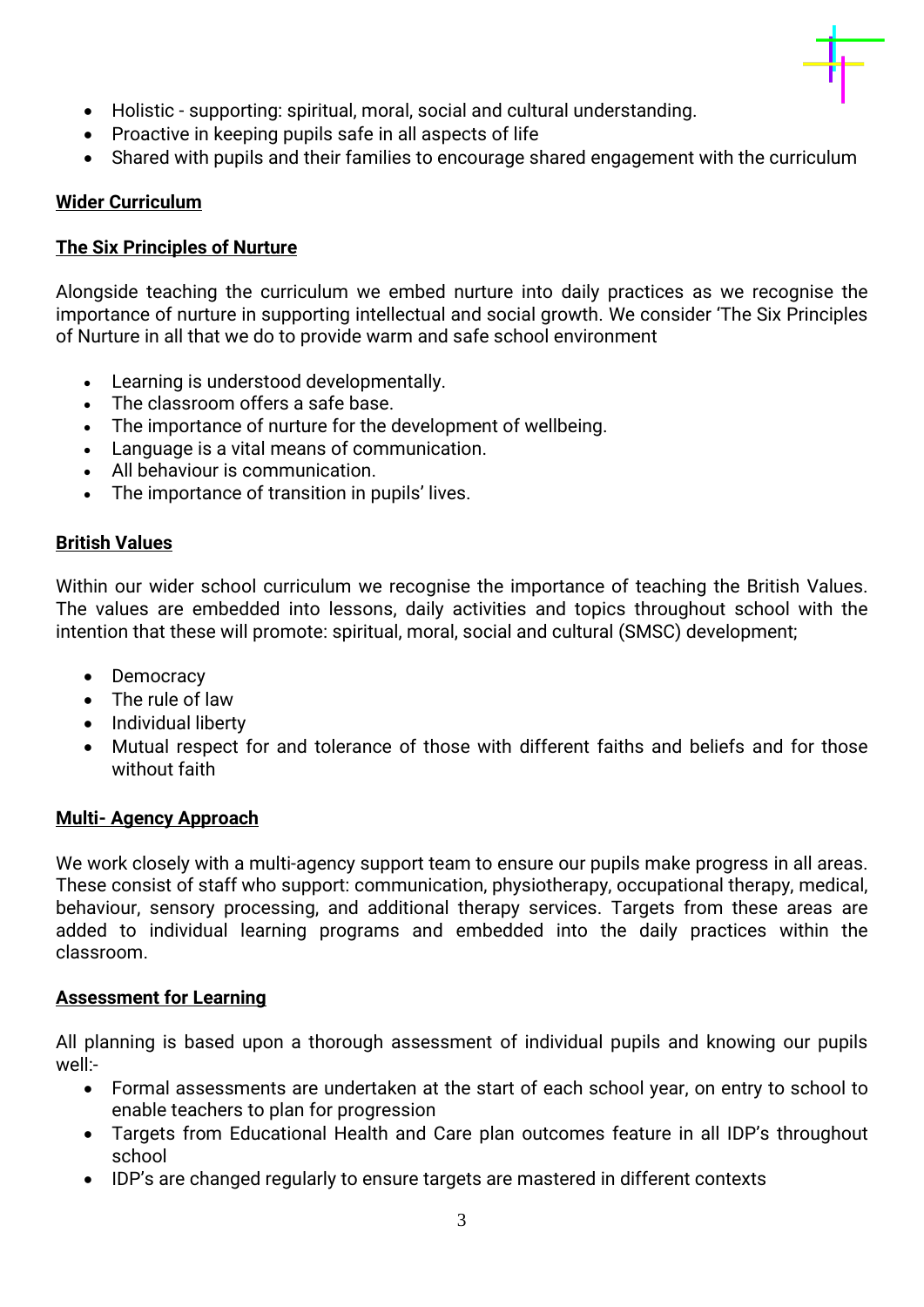- Annual Reviews report directly to parents and carers on pupil progression and next steps
- Within school data is tracked and monitored throughout the year with feedback given to teachers regarding e.g. the pace of progress of classes and individuals, any patterns in e.g. subjects or diversity
- We use a variety of assessment packages throughout school to ensure pupils have
- Class work/evidence is marked or observations are made and pupils are given effective feedback within lessons (see attached marking policy)
- We encourage pupils to contribute to and evaluate their own learning where possible using different strategies throughout school
- Pupils work and our assessment strategies are shared with Greater Manchester Moderation Party on a regular basis, this covers the monitoring of EHCs, Annual Reviews, individual subject progression and the quality of IDPs.

#### **Curriculum Planning Documents**

Throughout school and departments we plan using a range of curricula (see Hope School and College Curriculum & Assessment Map). In all departments we aim to use the curriculum as guide to further design exciting themes, topics, lessons and learning opportunities that pupils will grow and learn through. Planning is reviewed regularly and adapted where needed to keep content upto-date and appropriate for different classes and pupils. All planning is saved on the school system to access for planning ahead for the term and year. Curriculum leads and subject leads have access to the shared planning area for subject evaluation and monitoring purposes. In planning we highlight differentiation for curriculum pathways, this is visible using grouping or colour coding in planning: **Sensory, Life Skills** and **Independence**. (see separate Curriculum Pathways overview, available on the school website)

#### • **Long Term Plans**

Long term planning is designed throughout departments to ensure the curriculum is broad, balanced and builds on previous learning. Long Term planning identifies topics or theme headings to ensure that pupils encounter a wide range of topics throughout their education here at Hope School and College. In some departments staff can choose themes to suit the needs of the class, in others the curriculum is designed and mapped in a more formal approach. In all departments there is flexibility with the curriculum to adapt and amend where possible to suit cohorts appropriately.

#### • **Medium Term Plans**

Medium Term Plans are written for half term or a full term depending on the content and requirements of the curriculum. Medium Term planning address the requirements for subjects of the curriculum. These plans will be written on formats that may vary in departments or subjects. These plans will identify: class, teacher, topic, date, learning objectives, learning experiences, differentiation (pathways) and resources. In different departments there are differing planning requirements e.g. in departments where we rely heavily on weekly planning then we have different expectations of planning at the medium-term level and the level of information that goes into planning. In departments that do not use short term planning then more emphasis is placed on the medium-term planning. Planning in some departments may also identify where lesson content covers a range of subjects and is cross-curricular such as: communication and language, physical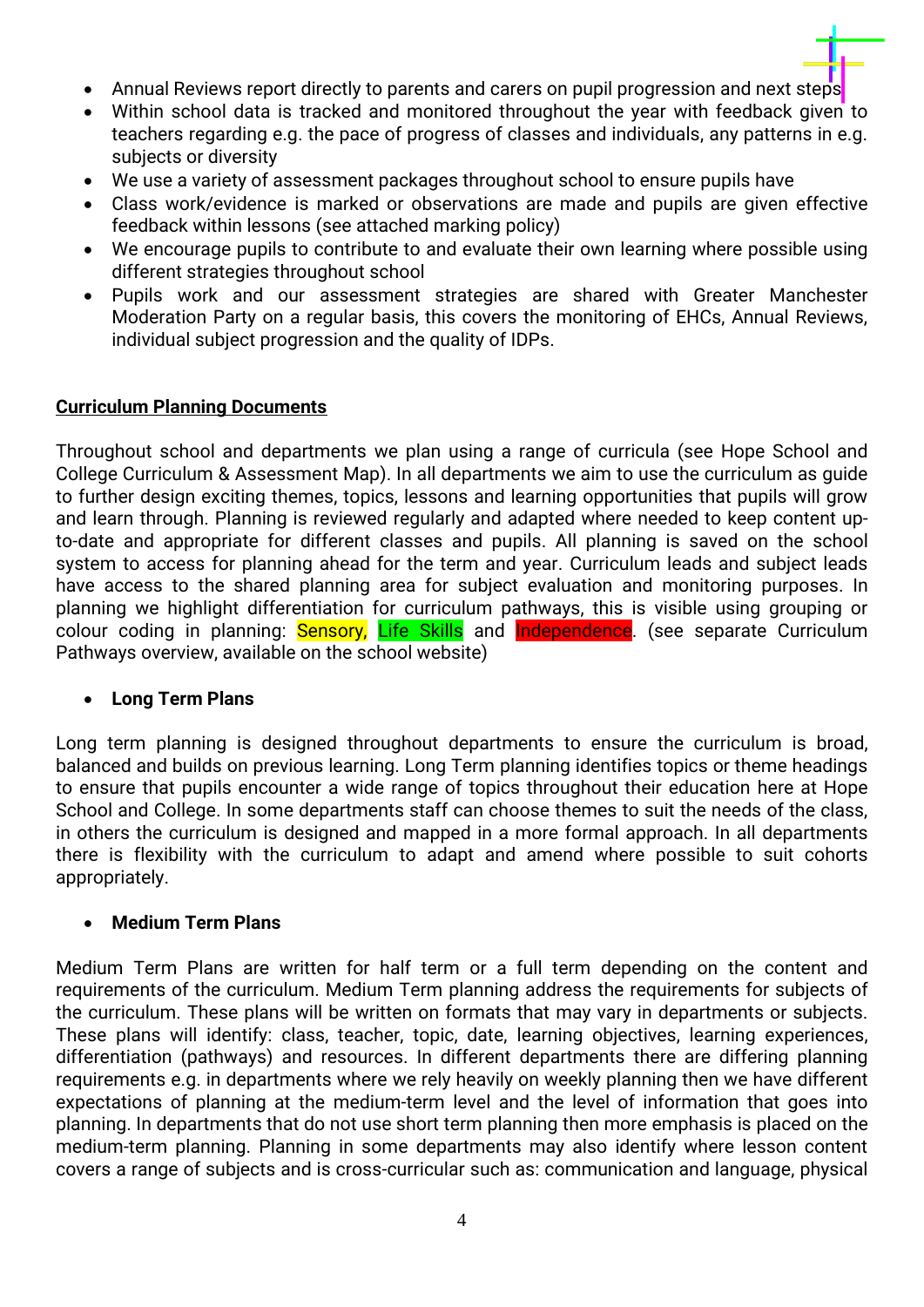development, personal, social & emotional development, literacy, mathematics, understanding the world and expressive arts and design.

# • **Short Term Plans**

In some departments we use additional weekly planning as this enables teachers react to learning and build into the curriculum enhancements such as continuous provision, enrichment days, individualised timetables and pathway specific learning. This planning indicates lesson content and daily routines where learning takes place such as: registration, postural management, continuous provision, lessons and transitions.

#### **Timetabling**

In departments classes have timetables that meet the requirements of the curriculum. These are stored centrally and the headteacher has copies to refer to. Timetables specify –class, teacher, staff, subjects, locations, lesson start times and lunchtimes/ breaks etc.

#### **Enrichment Days and Special Events**

Throughout the year, teacher's and school staff plan for enrichment activities to fulfil the wider world curriculum – we have: Art's week, Career's Week, Science Week, Safer Internet Day, World Book Day, Children's Book Week, Elf Day, Comic Relief, Children in Need, Maths Day and year on year we try new special days and celebrations in order to enrich the education of pupils here at Hope School and College.

#### **Monitoring and Evaluation**

The monitoring and evaluating of teaching, planning and learning is built into the school calendar and forms part of the School Improvement Plan. Each year we have a shared focus for lesson observation and this is shared with all staff and noted on formal observation forms. When monitoring and evaluating teaching, learning and progression we also consider staff appraisal targets and curriculum action targets.

Curriculum leads throughout school have a strong oversight into their own department curriculum and therefore monitor planning and pupil progress within departments. Performance Managers also observe and monitor teams of staff within departments -observing lessons, monitoring planning and setting personal targets for staff with the appraisal process.

Data throughout school is used formally to measure: pupil progress (including diversity), cohort progress, Key Stage progress and subject specific progress. This is shared with staff in order to plan in response to e.g. any areas for intervention or actions. Pupils are disapplied from national testing such as SATs or Phonic Screening, however if a pupil displays skills in certain subjects we arrange inclusion for these which could lead to sitting formal testing in a particular area.

Formal lesson observations evaluate and monitor individual teacher's delivery of the school curriculum, there is a set proforma that is used consistently across school to evaluate effective teaching and impact on learning.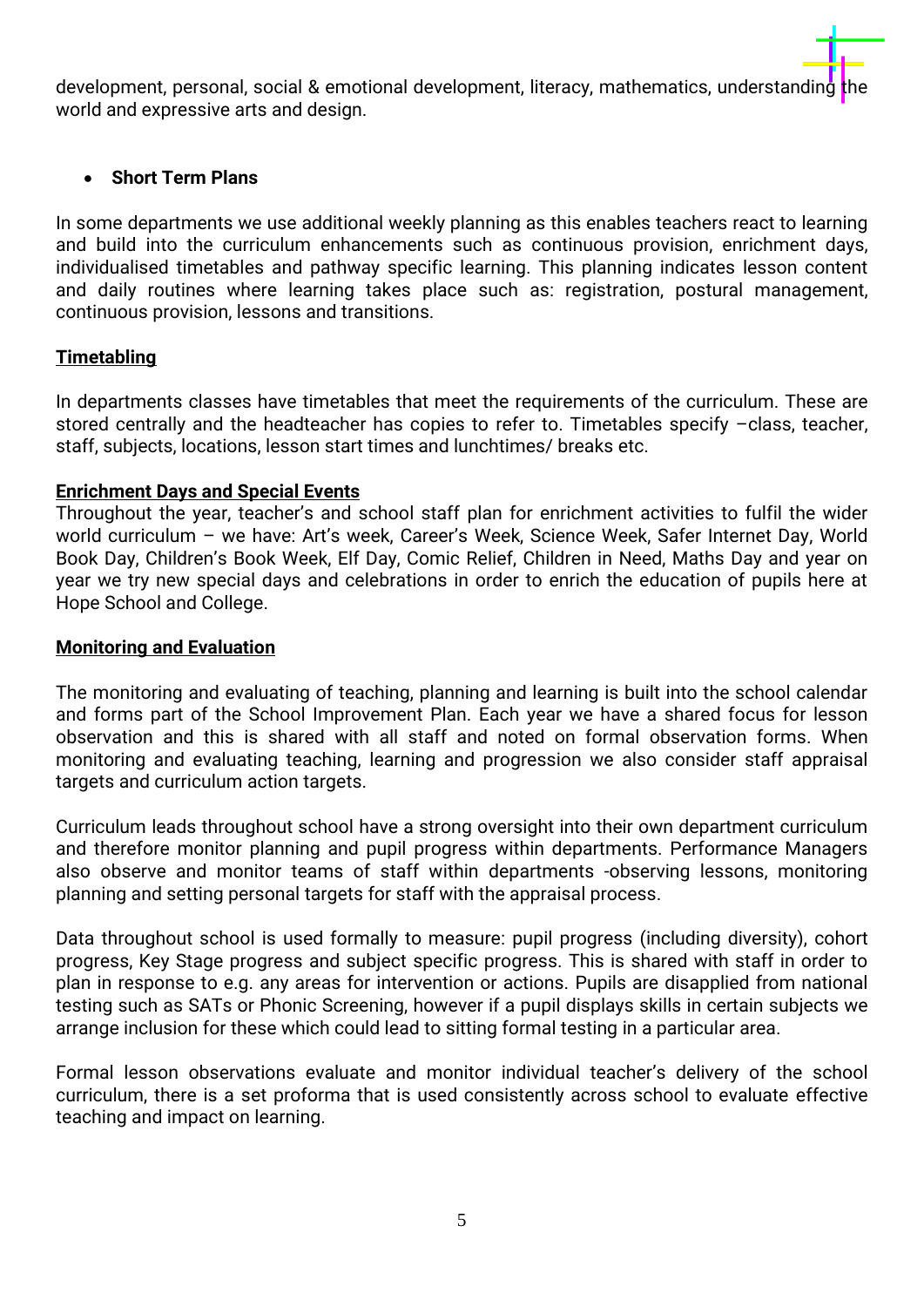

# **Subject Leadership**

The school curriculum is divided into subject 7 areas with each of the areas being led by a senior lead, staff work in subject teams throughout school implementing, assessing and monitoring the curriculum:

Core Areas - Communication and Language, Personal, Social and Emotional Development and Physical Development. Core areas should be prevalent throughout lessons and teaching strategies should promote pupils making progress in these areas.

Specific Subjects – Literacy, Maths/Problem Solving, Understanding the World (History, Geography, Religious Education, PSHCE, Science, Design Technology, Cooking and Nutrition, Computing) and Expressive Arts (Art, Music, Dance, Drama) these subjects can be delivered specifically or thematically with cross curricular links.

The role of the subject lead and subject teams is to ensure that:

- The curriculum is relevant, up to date and meets statutory requirements
- They have an overview of how their subject is delivered throughout school in different Key **Stages**
- There is timetabling for the subject (this may be different in Key Stages)
- They have awareness of data and pupil progress in the subject
- Staff have access to curriculum guidance & development, planning documentations and aware of subject expectations
- There is evidence of the subject in planning and pupil work/evidence
- There are appropriate resources available for staff to deliver the subject
- The subject is visible within school enrichment days or special activities are planned for on an annual basis
- CPD is provided where possible for staff to drive the subject forwards

#### **'Learning' at Hope School and College**

Learning is part of everything that we do at Hope School and College. We have high expectations of each pupil within school. We plan for learning formally in lessons and also informally in all of the experiences that we have within school.

We are highly skilled practitioners that understand that pupils learn in different ways: visually, auditory, verbally, physically, logically, socially, solitarily. We recognise the individual needs of our pupils and that they learn best with our support, nurture and guidance. We also understand that pupils with specific conditions such as ASC learn with carefully planned communication, environments and approaches. In everything that we do in school the learning style of our pupils is a focus to encourage – interest, engagement and progress.

#### **What does 'Learning' look like?**

Learning is visible in a variety of ways at Hope School and College. We expect pupils to be actively involved in all lessons and make progress. We value every effort our pupils make and make sure we aim to enable pupils to:

- Be engaged explore, realise, anticipate, persist, initiate
- Be interested and motivated to learn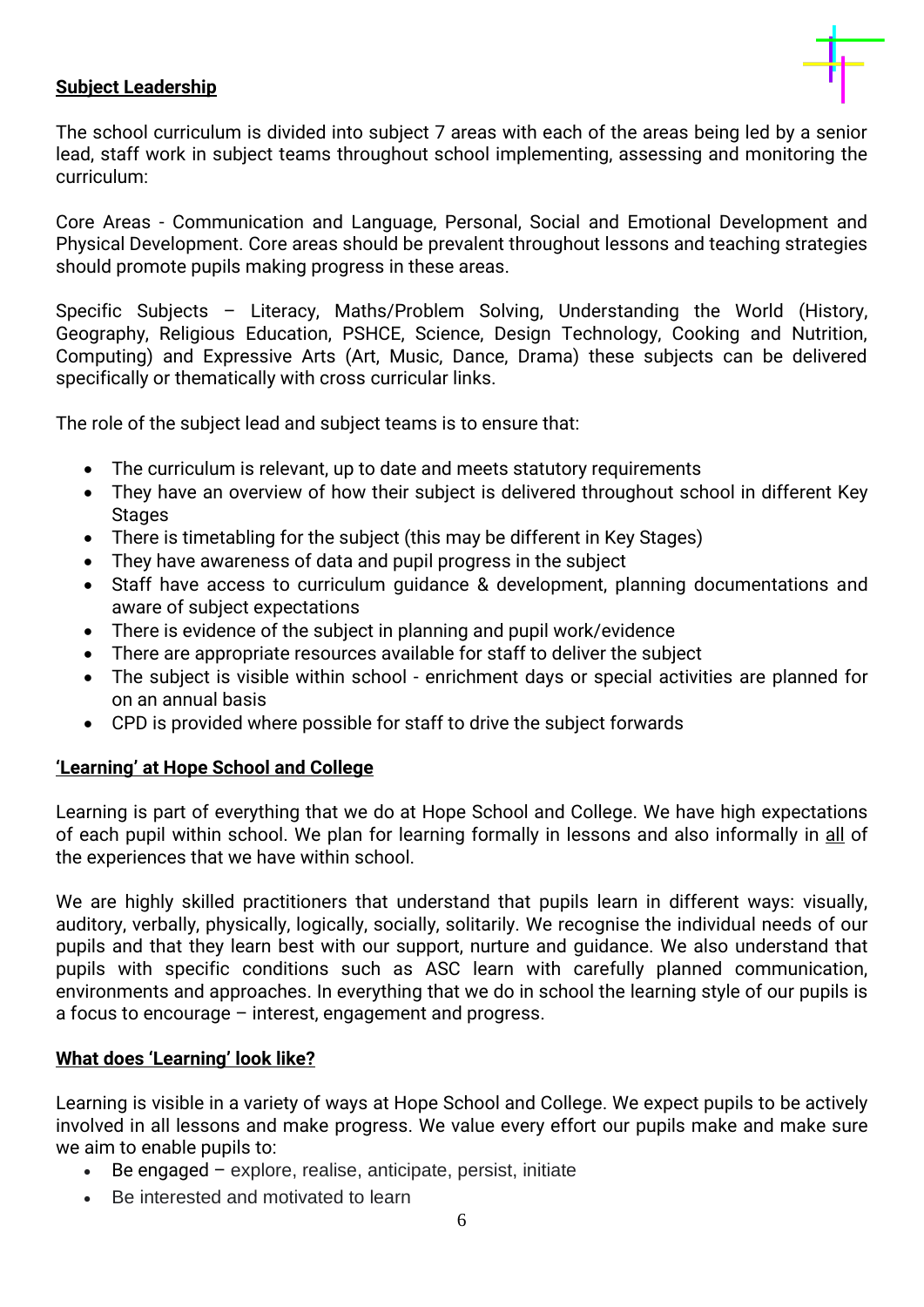- Be actively involved in lessons in the classroom around school
- Be happy and stimulated
- Be supported and nurtured to make progress
- Try their best
- Ask for help if needed
- Look and listen to staff and peers
- Communicate in lessons using symbols, switches, pointing, speaking and listening etc
- Make choices and follow instructions
- Work in a variety of contexts groups, pairs, individually
- Demonstrate thinking and problem solve
- Work independently where possible
- Work functionally where appropriate
- Work in different ways and use the senses to understand the world
- Be safe and well behaved

For more on pathways (see Curriculum Pathway overview on the school website)

# **Continued Professional Development**

All staff in school have a staff development booklet that are renewed annually. In school we have statutory training that is embedded into the practises and curriculum within school. We have set INSET days and planned staff meeting time designated to curriculum initiatives, changes and developments. Any information is cascaded to all staff in departmental meetings, email etc.

# **The Role of Governors**

Our governors determine, support, monitor and review the school policies on Teaching and Learning. In particular they:

- monitor the effectiveness of the school's teaching and learning policies through the school self-review processes.
- These include reports from subject leaders and the annual

headteacher's report to governors as well as a review of the in-service training sessions attended by our staff.

# **The Role of Parents and Carers**

We believe that parents and carers have a fundamental role to play in helping young people learn. We do all we can to inform parents and carers about what and how pupils are learning by:

- holding parents' evenings to.....
- annual review meetings
- sending information to parents at the start of each term in which we outline the topics
- sharing IDPs with parents and carers
- offering learning at home opportunities where appropriate
- sending home reading books and schoolwork where appropriate
- writing in pupil diaries or class Dojo
- completing parent view questionnaires as a form of evaluation each year in school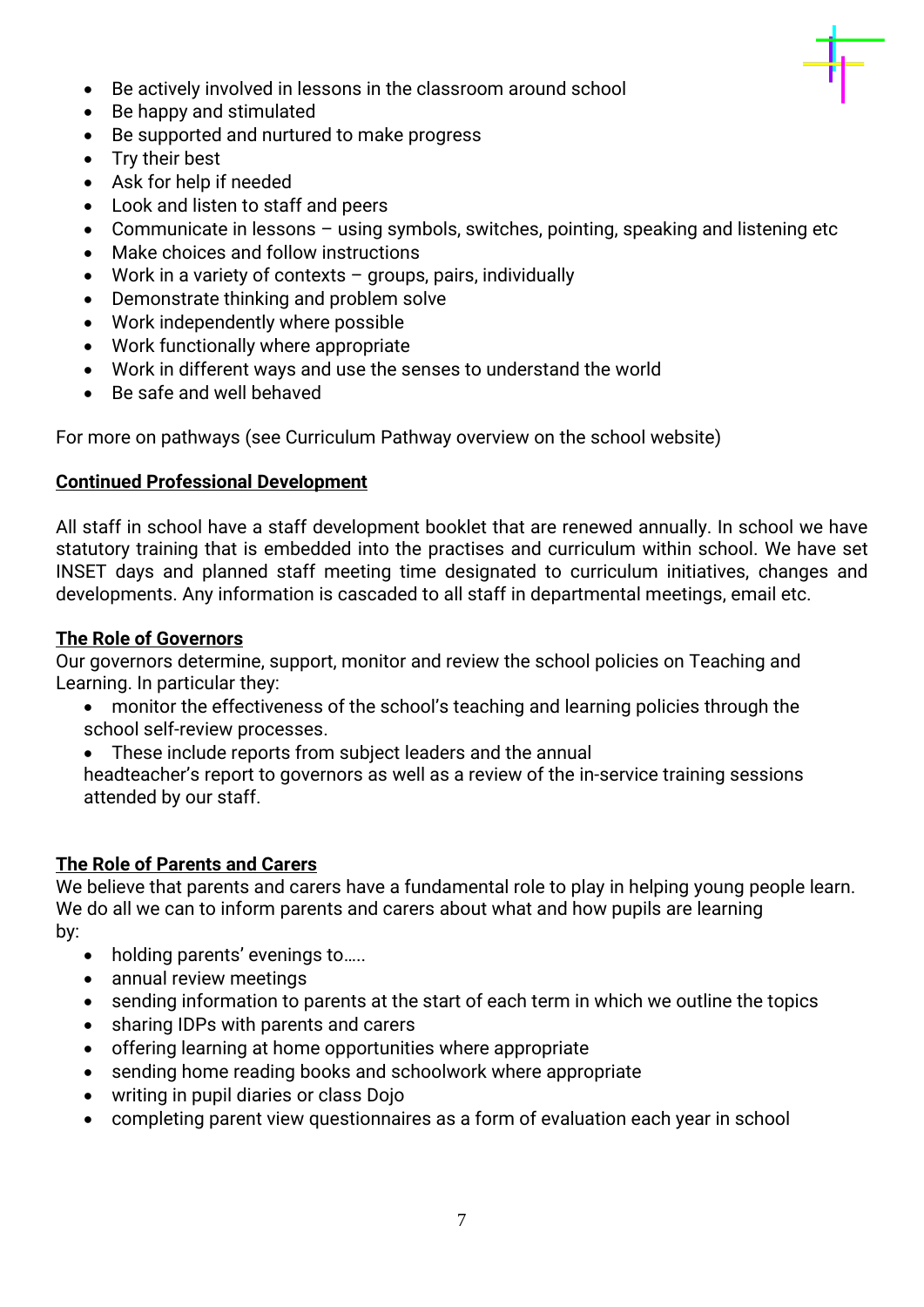For more information about the curriculum, please contact the school office and they will assign you a contact, thank you

Completed, April 2022 by Hope School and College Senior Leadership Team

Reviewed Annually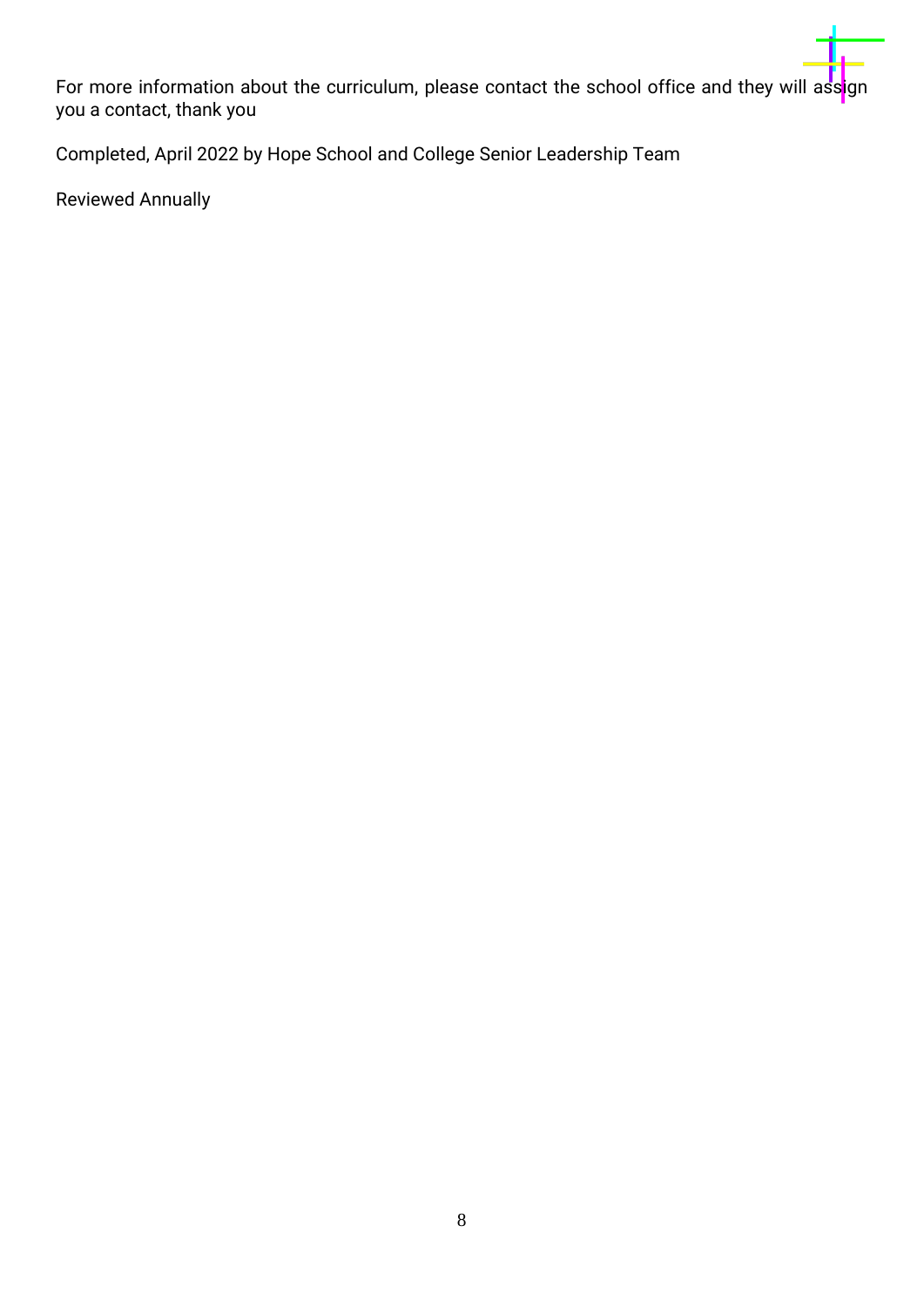

#### Appendices: **Hope School and College Curriculum & Assessment Map**

|            | Early Years &<br>Key Stage 1                                                                                                                  | Key Stage 2                                                                                                                                                         | Key Stage 3                                                                                                                                                          | Key Stage 4                                                                                                                                                          | Key stage 5                                                                                                                            | <b>PMLD</b>                                                                                                      |
|------------|-----------------------------------------------------------------------------------------------------------------------------------------------|---------------------------------------------------------------------------------------------------------------------------------------------------------------------|----------------------------------------------------------------------------------------------------------------------------------------------------------------------|----------------------------------------------------------------------------------------------------------------------------------------------------------------------|----------------------------------------------------------------------------------------------------------------------------------------|------------------------------------------------------------------------------------------------------------------|
| Curriculum | <b>Early Years</b><br>Foundation<br>Stage                                                                                                     | National<br>Curriculum                                                                                                                                              | National<br>Curriculum                                                                                                                                               | National<br>Curriculum<br><b>Functional Skills</b>                                                                                                                   | <b>Functional Skills</b>                                                                                                               | Sensory<br>Curriculum<br>Irish curriculum                                                                        |
| Assessment | Early Steps 2021                                                                                                                              | Engagement<br><b>Steps</b><br>Progression<br><b>Steps</b>                                                                                                           | Engagement<br><b>Steps</b><br>Progression<br><b>Steps</b>                                                                                                            | Engagement<br><b>Steps</b><br>Progression<br><b>Steps</b>                                                                                                            | <b>OCR</b><br>Duke of<br>Edinburgh                                                                                                     | Engagement<br><b>Steps</b><br>'I can' thematic<br>booklets                                                       |
| Core       | <b>Communication</b><br>and Language<br>Listening<br>Attention and<br>Understanding<br>Speaking                                               | <b>Communication</b><br>Speaking and<br>Listening                                                                                                                   | Communication<br>Speaking and<br>Listening                                                                                                                           | <b>Communication</b><br>Speaking and<br>Listening                                                                                                                    | <b>Communication</b><br>Speaking and<br>Listening                                                                                      | <b>Communication</b><br>& Interaction<br>Expressive<br>Communication<br>Receptive<br>Communication               |
| Core       | <b>Personal, Social</b><br>and Emotional<br><b>Development</b><br>Self-Regulation<br><b>Managing Self</b><br><b>Building</b><br>Relationships | Personal,<br><b>Social and</b><br><b>Emotional</b><br><b>Development</b><br>Citizenship<br>Physical health<br>and Mental<br>Wellbeing<br>Relationships<br>Education | <b>Personal, Social</b><br>and Emotional<br><b>Development</b><br>Citizenship<br>Physical health<br>and Mental<br>Wellbeing<br>Relationships<br>and Sex<br>Education | <b>Personal, Social</b><br>and Emotional<br><b>Development</b><br>Citizenship<br>Physical health<br>and Mental<br>Wellbeing<br>Relationships<br>and Sex<br>Education | <b>Personal, Social</b><br>and Emotional<br><b>Development</b><br>Citizenship<br>Values for Living                                     | <b>Personal, Social</b><br>and Emotional<br><b>Development</b><br>Citizenship<br>Physical health<br>All About Me |
| Core       | <b>Physical</b><br><b>Development</b><br>Moving and<br>Handling<br>Gross and Fine<br><b>Motor Skills</b>                                      | <b>Physical</b><br><b>Development</b><br>& Physical<br><b>Education</b>                                                                                             | <b>Physical</b><br><b>Development</b><br>& Physical<br><b>Education</b>                                                                                              | <b>Physical</b><br><b>Development</b><br>& Physical<br><b>Education</b>                                                                                              | <b>Physical</b><br><b>Development</b><br><b>Health &amp; Fitness</b>                                                                   | <b>Physical</b><br><b>Development</b><br>Therapy Input<br>Postural<br>Management                                 |
| Specific   | <b>Literacy</b><br>Comprehension<br><b>Word Reading</b><br>Writing                                                                            | Literacy<br>Comprehension<br><b>Word Reading</b><br>Writing                                                                                                         | Literacy<br>Reading<br>Writing                                                                                                                                       | <b>Functional</b><br><b>English</b><br>Functional<br>Reading<br>Functional<br>Writing                                                                                | <b>Functional</b><br><b>English</b><br>Functional<br>Reading<br>Functional<br>Writing                                                  | <b>Literacy</b><br><b>Sensory Stories</b>                                                                        |
| Specific   | <b>Maths</b><br>Number<br><b>Numerical</b><br>Patterns                                                                                        | Maths &<br>Problem<br><b>Solving</b>                                                                                                                                | Maths &<br><b>Problem Solving</b>                                                                                                                                    | <b>Functional</b><br><b>Maths</b>                                                                                                                                    | <b>Functional</b><br><b>Maths</b>                                                                                                      | <b>Maths</b><br><b>Sensory Stories</b><br>Rhymes                                                                 |
| Specific   | <b>Understanding</b><br>the World<br>Past and<br>Present<br>People, Culture<br>and<br>Communities<br><b>The Natural</b><br>World              | Science<br><b>RE</b><br>History<br>Geography<br>Computing<br>Cooking &<br><b>Nutrition</b><br>Languages                                                             | Science<br><b>RE</b><br>History<br>Geography<br>Computing<br>Cooking &<br><b>Nutrition</b><br>Languages                                                              | Science<br><b>RE</b><br>History<br>Geography<br>Computing<br>Cooking &<br>Nutrition<br>Languages                                                                     | Employability &<br>Careers<br><b>Community Links</b><br><b>Enrichment Days</b><br>Duke of<br>Edinburgh<br>Independent<br>Living Skills | Thematic<br>approach / cross<br>curricular<br>coverage                                                           |
| Specific   | <b>Expressive Arts</b><br>and Design<br>Creating<br><b>Materials</b><br>Being<br>imaginative and<br>Expressive                                | Art<br>Design<br>Technology<br>Music<br>Dance / Drama                                                                                                               | Art<br>Design<br>Technology<br>Music<br>Dance / Drama                                                                                                                | Enterprise<br>activities<br>Options                                                                                                                                  | Art<br>Design<br>Technology<br>Music<br>Dance / Drama                                                                                  | Art & Design<br>Thematic<br>approach / cross<br>curricular<br>coverage                                           |

Nb – within key stages there is flexibility, teachers can use *other* curriculums to support pupils in class where appropriate